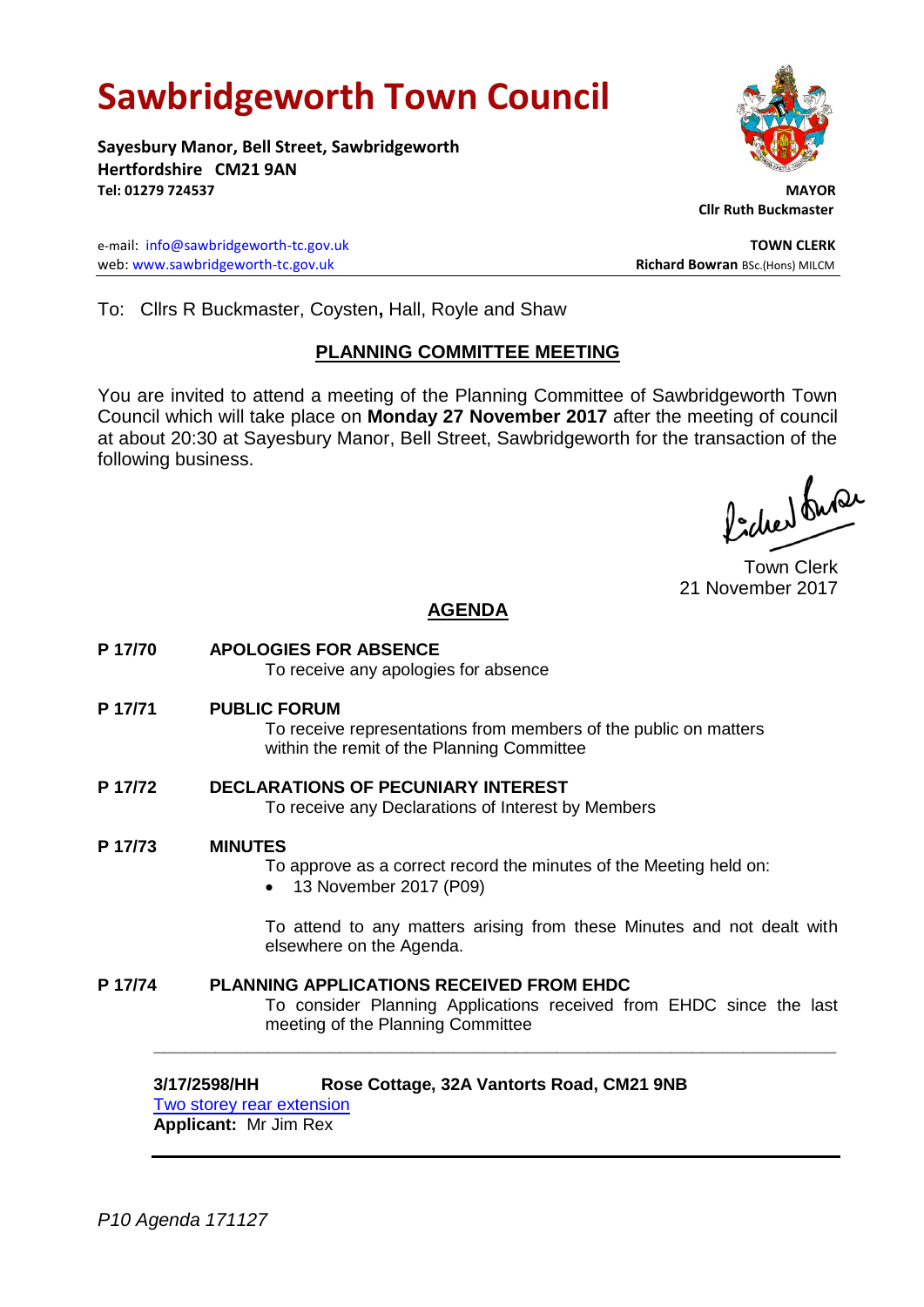## **3/17/2608/CLP 46 Esbies Estate, Station Road, CM21 9JY**

[Use of land edged red for the sitting of caravans for the purposes of human habitation](https://publicaccess.eastherts.gov.uk/online-applications/applicationDetails.do?activeTab=documents&keyVal=OZ1FMPGLJ9600)  [from the 1st March to the 30th November](https://publicaccess.eastherts.gov.uk/online-applications/applicationDetails.do?activeTab=documents&keyVal=OZ1FMPGLJ9600).

**\_\_\_\_\_\_\_\_\_\_\_\_\_\_\_\_\_\_\_\_\_\_\_\_\_\_\_\_\_\_\_\_\_\_\_\_\_\_\_\_\_\_\_\_\_\_\_\_\_\_\_\_\_\_\_\_\_\_\_\_\_\_\_\_\_\_**

**Applicant:** Mr H Simmonds

#### **3/17/2609/CLP 44 Esbies Estate, Station Road, CM21 9JY**

[Use of land edged red for the sitting of caravans for the purposes of human habitation](https://publicaccess.eastherts.gov.uk/online-applications/applicationDetails.do?activeTab=documents&keyVal=OZ1FMXGLJ9800)  [from the 1st March to the 30th November.](https://publicaccess.eastherts.gov.uk/online-applications/applicationDetails.do?activeTab=documents&keyVal=OZ1FMXGLJ9800)

**Applicant:** Mr H Simmonds

## **3/17/2640/FUL White Cottage, London Road, Spellbrook**

[Demolition of house, erection of four bedroom replacement dwelling \(Amendment to](https://publicaccess.eastherts.gov.uk/online-applications/applicationDetails.do?keyVal=OZ6ZMFGLJBA00&activeTab=summary)  planning approval 3/16/2132/FUL – [Removal of chimney to the flank elevation, bay](https://publicaccess.eastherts.gov.uk/online-applications/applicationDetails.do?keyVal=OZ6ZMFGLJBA00&activeTab=summary)  window to the front elevation, canopy and window to the side elevation. Replacement of [ground floor windows to kitchen/family room and bi-fold patio doors and first floor window](https://publicaccess.eastherts.gov.uk/online-applications/applicationDetails.do?keyVal=OZ6ZMFGLJBA00&activeTab=summary)  with [double casement window. Alterations to materials\)](https://publicaccess.eastherts.gov.uk/online-applications/applicationDetails.do?keyVal=OZ6ZMFGLJBA00&activeTab=summary) **Applicant:** Mr W Morris

#### **3/17/2656/PNHH 23 Roseacres, CM21 0BU** [Single storey rear extension: Depth 3.335 metres, maximum height 3.615 metres, eaves](https://publicaccess.eastherts.gov.uk/online-applications/applicationDetails.do?keyVal=OZCZFJGL00W00&activeTab=summary)  [height 2.80 metres](https://publicaccess.eastherts.gov.uk/online-applications/applicationDetails.do?keyVal=OZCZFJGL00W00&activeTab=summary) **Applicant:** Mr Greg Payne

#### **P 17/75 LATE PLANNING APPLICATIONS** To deal with Planning Applications received from EHDC following the Publication of this Agenda and received before 24 November 2017

# **P 17/76 PLANNING DECISIONS MADE BY EHDC**

To receive Planning Decisions from EHDC

#### **3/17/1897//FUL Pishiobury House, Pishiobury Drive, CM21 0AF**

[Alterations to car parking, erection of railings and gates and construction of new](https://publicaccess.eastherts.gov.uk/online-applications/applicationDetails.do?keyVal=OUH5QTGLI2E00&activeTab=summary)  [refuse/recycling storage enclosure](https://publicaccess.eastherts.gov.uk/online-applications/applicationDetails.do?keyVal=OUH5QTGLI2E00&activeTab=summary)

**\_\_\_\_\_\_\_\_\_\_\_\_\_\_\_\_\_\_\_\_\_\_\_\_\_\_\_\_\_\_\_\_\_\_\_\_\_\_\_\_\_\_\_\_\_\_\_\_\_\_\_\_\_\_\_\_\_\_\_\_\_\_\_\_\_\_**

**\_\_\_\_\_\_\_\_\_\_\_\_\_\_\_\_\_\_\_\_\_\_\_\_\_\_\_\_\_\_\_\_\_\_\_\_\_\_\_\_\_\_\_\_\_\_\_\_\_\_\_\_\_\_\_\_\_\_\_\_\_\_\_\_\_\_**

**\_\_\_\_\_\_\_\_\_\_\_\_\_\_\_\_\_\_\_\_\_\_\_\_\_\_\_\_\_\_\_\_\_\_\_\_\_\_\_\_\_\_\_\_\_\_\_\_\_\_\_\_\_\_\_\_\_\_\_\_\_\_\_\_\_\_**

#### **Applicant: M and D Developments** *STC Comment:* No objection

*EHDC Decision:* Application withdrawn by Applicant/Agent

# **3/17/1968/HH 10 Bullfields, CM21 9DB**

[Proposed first floor extension and single storey side extension](https://publicaccess.eastherts.gov.uk/online-applications/applicationDetails.do?keyVal=OV140RGL00X00&activeTab=summary) **Applicant: Mr M Lacy** *STC Comment:* No objection

*EHDC Decision:* Granted